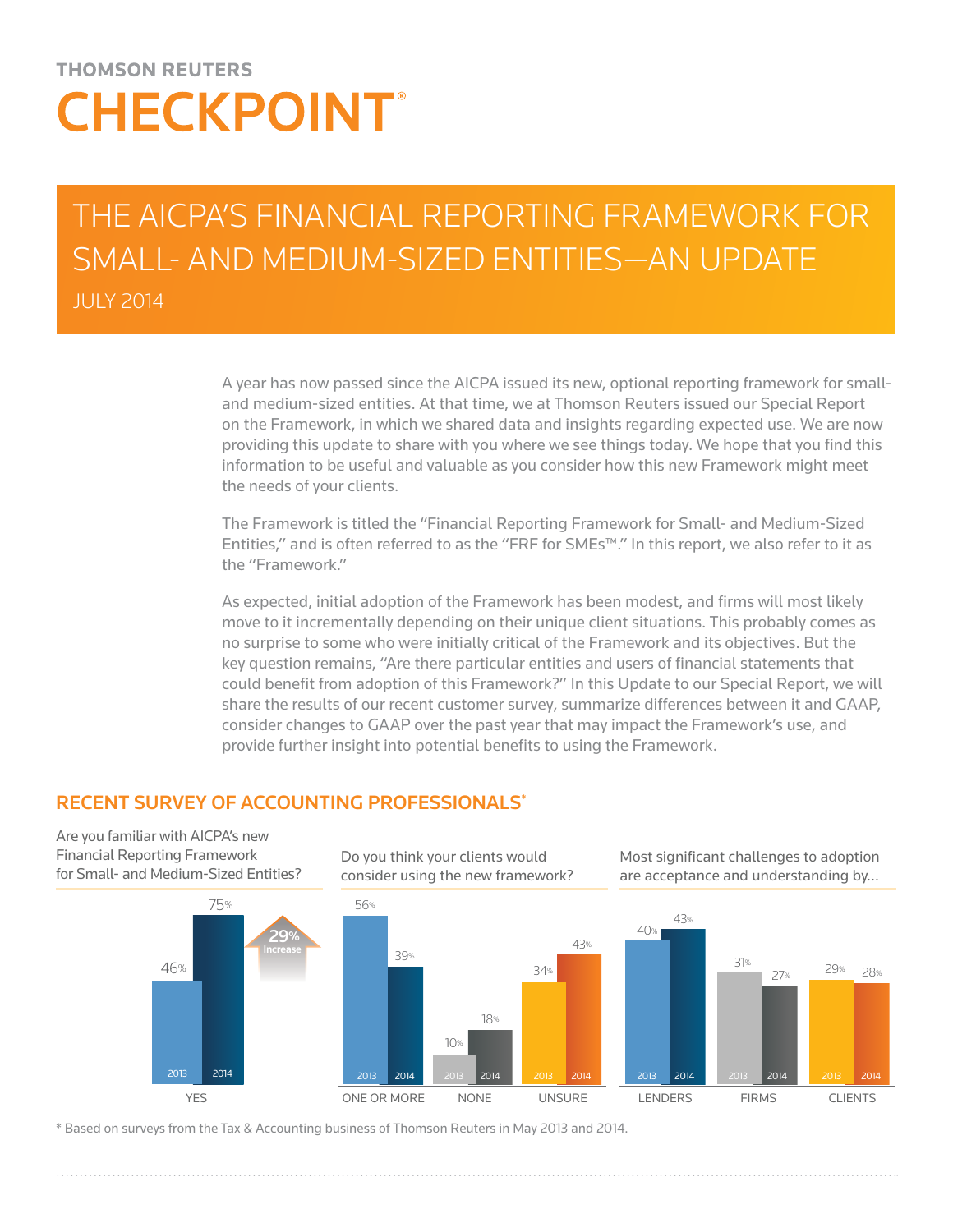# RESULTS OF THOMSON REUTERS RECENT SURVEY

The Tax & Accounting business of Thomson Reuters surveyed customers about the new Framework in May 2013 and again in May 2014, to gauge changes in perception over the past year.

In 2013, 46% of the 213 respondents were familiar with the new Framework, compared to the 2014 results where 75% of the 318 respondents were familiar with the Framework. Thus, awareness grew by approximately 29%.

In 2013, of those who were familiar with the Framework, 56% expected that one or more of their clients would consider using the Framework, while 10% said they did not expect their clients to use the Framework, and 34% were unsure. In 2014, those percentages changed to 39% who expected one or more of their clients to consider using the Framework, 18% who did not expect their clients to use the Framework, and 43% who were unsure. So while a significant percentage of respondents (39%) still expect the Framework to be used, the number who are unsure or do not expect usage has increased.

Finally, we asked what the biggest challenge is expected to be for acceptance of the Framework. In 2013, 40% believed that acceptance by lenders was the biggest challenge, followed by 31% who thought it was acceptance and understanding by the firm, and 29% who believed it was acceptance by clients. In 2014 the responses were very similar, with 43% believing that acceptance by lenders or other third-party users of financial statements is the biggest challenge; 28% thinking it is acceptance by clients, and 27% believing it is acceptance and understanding by the firm.

# HOW ENTITIES AND PRACTITIONERS ARE CURRENTLY RESPONDING

As was expected, responses during the first year have been mixed. Some who were initially skeptical about the benefits of the Framework have changed their minds, and some who initially saw potential value have softened their enthusiasm. And others are just as enthusiastic about its use as they were when the Framework was issued.

Some practitioners have recognized specific opportunities for the Framework to provide value and have taken a very proactive approach by introducing the Framework to their clients and the users of their financial statements. In a recent blog posted by Rodney E. Rice, CPA,

a partner in RubinBrown's Assurance Services Group (http://blog. aicpa.org/2014/02/a-firms-strategy-for-offering-the-frf-for-smesframework-to-clients.html#sthash.wBJ4htHD.dpbs), Mr. Rice explains how his firm began introducing the Framework to clients and other interested parties. RubinBrown found it more beneficial to first explain the FRF for SMEs to their clients' bankers before explaining it to their clients. They began inviting bankers to meetings where they explained the Framework and some of the benefits it offered over GAAP, and then they encouraged them to revise their credit agreements so that borrowers could submit non-GAAP financial statements. After that, they began identifying potential clients that might benefit from converting to the Framework and started meeting with those clients to discuss the new alternative.

The banking industry has also started to provide information on the FRF for SMEs to its members. The March 2014 edition of the American Bankers Association Banking Journal (http://www.nxtbook.com/ nxtbooks/sb/ababj0314/#/14) contained an article titled "New Accounting Framework Useful Tool for Lenders." The article indicated that the new accounting Framework could be a competitive tool for banks and encouraged lenders to be aware of the Framework to avoid being at a competitive disadvantage in prospecting for business in the small- and medium-sized entity niche. The article explains that bankers can discuss with its borrowers the availability of the new option and assist them in using it as a way to save costs or to improve financial reporting.

Other practitioners are taking a "wait and see" approach before talking with their clients and the financial statement users about the Framework. The primary reason is that they have been encouraged by the progress of the Private Company Council (PCC) and Financial Accounting Standards Board (FASB) in the past year, and they feel that the related changes to GAAP are very positive for small- and medium-sized entities. These practitioners are willing to wait a little longer to see what other GAAP changes the PCC might instigate on behalf of private companies before discussing with clients a conversion to the FRF for SMEs.

**OBSERVATION:** The Framework has also been a topic at many national and state conferences and other CPE courses. We expect that trend to continue during this summer's conference and CPE season.

### SPECIAL PURPOSE FRAMEWORKS USED MOST OFTEN BY SMALL- AND MEDIUM-SIZED ENTITIES:

### **INCOME TAX BASIS**

Designed to account for transactions according to positions taken for filing with taxing authorities, which are not always designed to account for their economic substance.

**PURE CASH BASIS** Designed to account for transactions based only on when they affect cash.

### **MODIFIED CASH BASIS**

Even though modifications of the pure cash basis are required to conform with GAAP, the basis is designed primarily to account for transactions according to when they affect cash.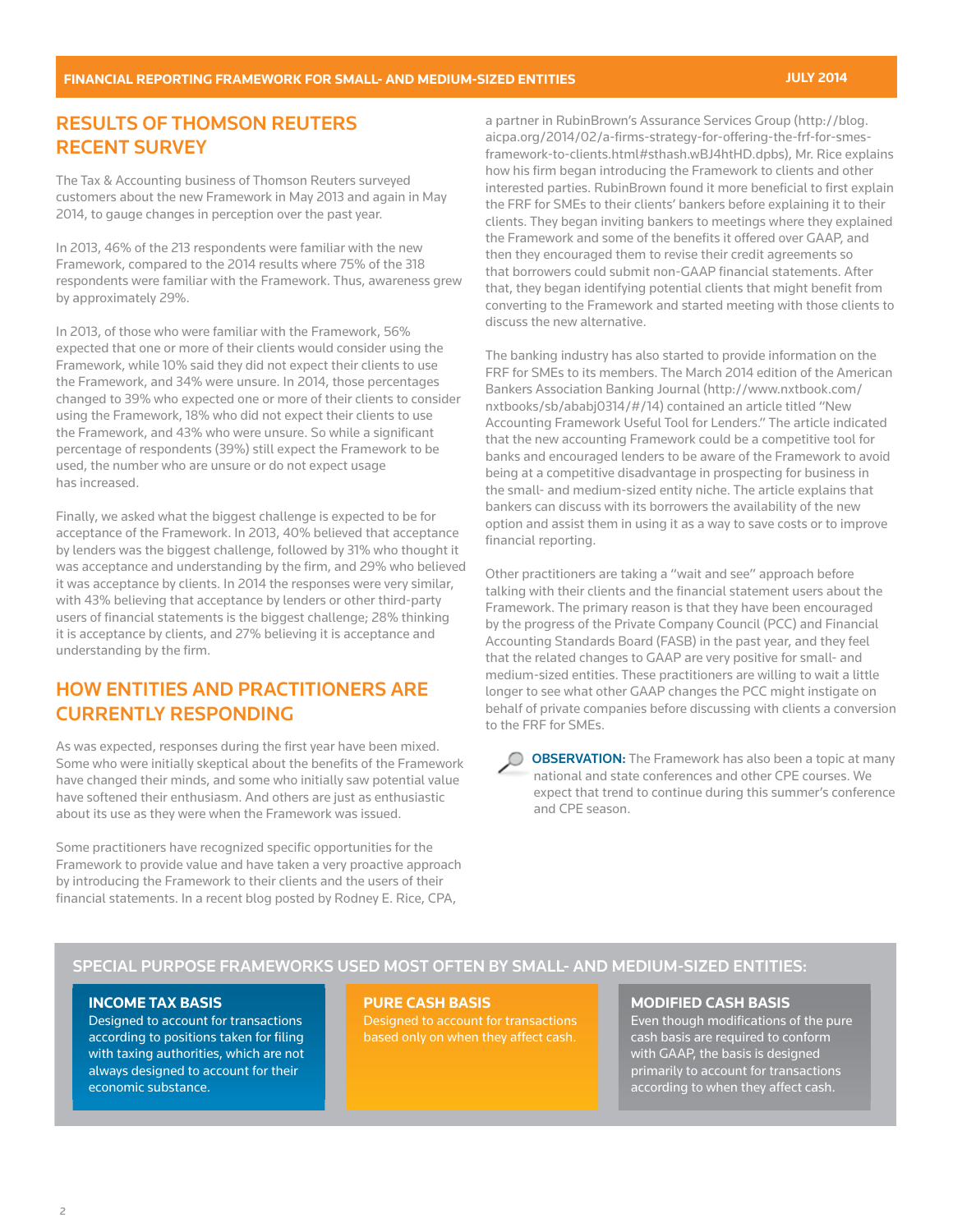

### BACKGROUND ON THIS FRAMEWORK

Most preparers and users of private company financial statements would agree that the financial reporting needs of small- and mediumsized entities are unique. The financial statement users of those types of entities, which are often bankers and sureties, generally have direct access to management. That direct access to management can provide an enormous benefit to the users by answering questions and offering further insight into the business and its operations. As a result of that direct access, some current GAAP financial reporting and disclosure requirements are not as relevant for private companies as for public companies and can sometimes require significant time and effort to address. Thus, a private entity often struggles between the following options:

- Spending the additional time and money required to prepare GAAP financial statements, even though the users of those statements may not need all of the information required by GAAP;
- Preparing its financial statements with one or more departures from GAAP, which may create lending issues because of the departure; or
- Preparing its financial statements in accordance with a special purpose framework (also referred to as an other comprehensive basis of accounting or OCBOA) because of the efficiencies that may be achieved due to fewer complexities.

Other than GAAP, there are three commonly-used financial reporting frameworks available to small- and medium-sized entities: the income tax basis, the cash basis, and the modified cash basis. Each of those frameworks has objectives that differ from the objective of GAAP, and each presents its own advantages and disadvantages.

In an effort to propose a solution to the issue of differing objectives, the AICPA issued the FRF for SMEs to provide small- and mediumsized entities another alternative to GAAP. A stated objective of the Framework is to account for transactions according to their economic substance, which is the same objective as GAAP.

The AICPA explains that the FRF for SMEs is a self-contained framework that was created to "help owner-managed businesses provide relevant, streamlined reporting for users of their financial statements." As with GAAP, historical cost is the primary measurement basis. However, while recurring and nonrecurring adjustments for unrealized changes in value are required in certain situations, those circumstances are more limited than the conditions requiring adjustments in GAAP. There are also several similarities to the accrual income tax basis. For some accounting policies, the Framework allows alternatives so that small- and mediumsized entities can select the policy they believe best meets the needs of their financial statement users.

**OBSERVATION:** One example of the alternatives allowed by O the FRF for SMEs in selecting accounting policies is found in accounting for start-up costs. Entities have the option of expensing start-up costs as incurred or capitalizing and amortizing them over 15 years, while GAAP requires that they be expensed as incurred.

### WHAT IS THE DEFINITION OF AN SME?

An entity may choose whether to adopt the Framework. When evaluating that option, the entity might question whether it meets the definition of an SME. First, the Framework does not define a small- and medium-sized entity, and there are no size thresholds to be met for an entity to be considered an SME. Second, an entity may be incorporated or unincorporated. Following are some other characteristics included in the Framework of entities that would be considered SMEs, although this list is not all-inclusive and the criteria are not required to be met:

### CHARACTERISTICS OF A SMALL- AND MEDIUM-SIZED ENTITY

- $\sqrt{\phantom{a}}$  The entity is not required to prepare GAAP-based financial statements.
- $\sqrt{\phantom{a}}$  The entity has no plans of going public in the foreseeable future.
- $\checkmark$  The entity is a for-profit entity.
- $\checkmark$  The owner(s) of the entity is also the person(s) who runs the entity.
- $\sqrt{\phantom{a}}$  There is no highly-specialized accounting guidance for the industry in which the entity operates. (For example, financial institutions and governments have highly-specialized accounting guidance and would not meet that criterion.)
- 
- $\sqrt{\phantom{a}}$  There are no significant foreign operations.
- $\sqrt{\phantom{a}}$  The financial statement users have direct access to management.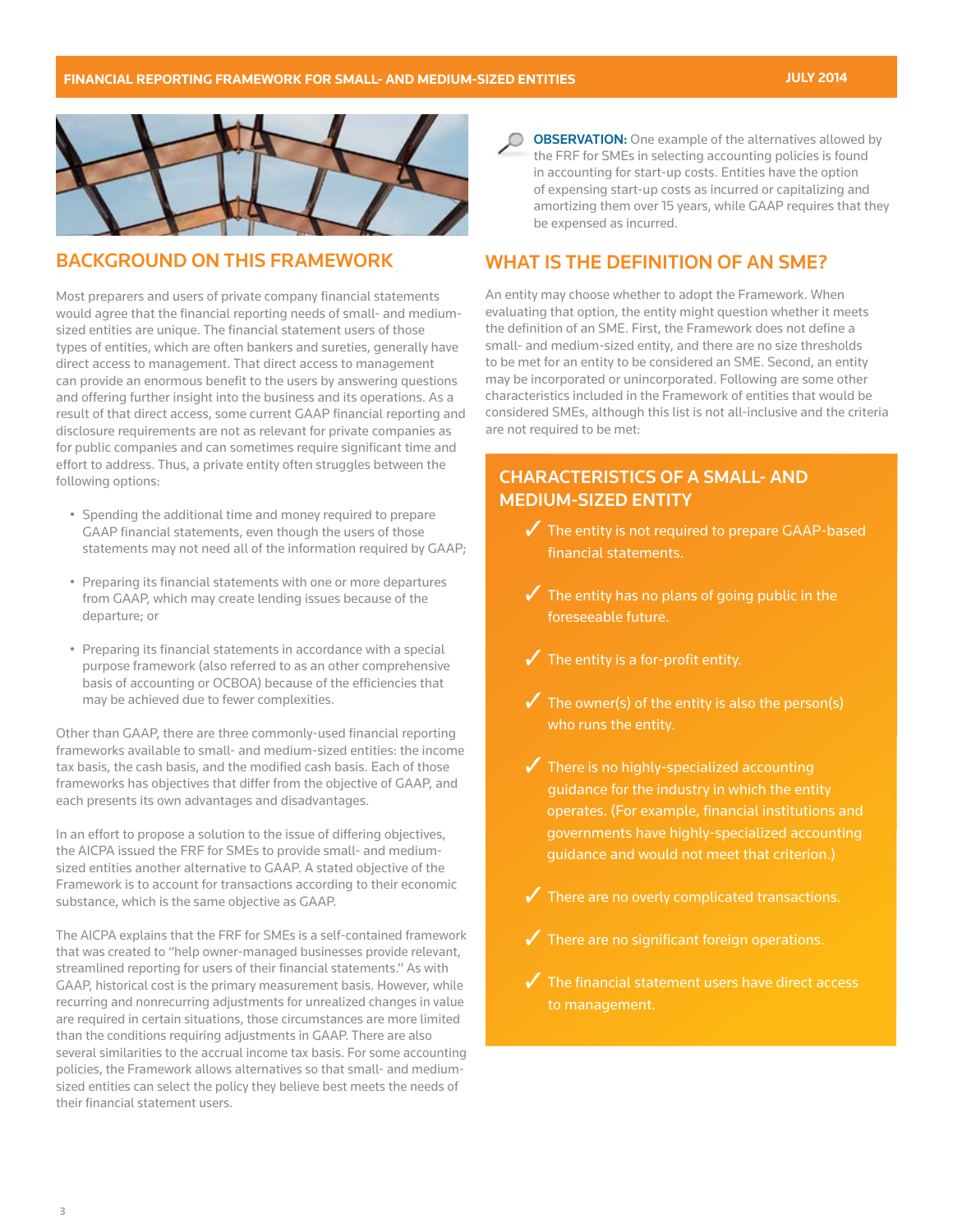The following table presents the differences between GAAP and the FRF for SMEs that we consider to be most significant.

### DIFFERENCES BETWEEN GAAP AND THE FRF FOR SMALL- AND MEDIUM-SIZED ENTITIES

| <b>ACCOUNTING AREA</b>                                                           | <b>FRAMEWORK TREATMENT</b>                                                                                                                                                                                                                                                                                                                                                                                                                             | <b>GAAP TREATMENT</b>                                                                                                                                                                                                                                                                                                         |
|----------------------------------------------------------------------------------|--------------------------------------------------------------------------------------------------------------------------------------------------------------------------------------------------------------------------------------------------------------------------------------------------------------------------------------------------------------------------------------------------------------------------------------------------------|-------------------------------------------------------------------------------------------------------------------------------------------------------------------------------------------------------------------------------------------------------------------------------------------------------------------------------|
| <b>Accounting for</b><br>income taxes                                            | Chapter 21 of the FRF for SMEs allows entities<br>subject to income taxes to elect whether to use the<br>taxes payable method or the deferred income taxes<br>method. The taxes payable method only recognizes<br>current income tax assets and liabilities (i.e., the<br>amount that would be payable or receivable as<br>reflected on the income tax return). Uncertainty in<br>income taxes cannot be considered in accounting for<br>income taxes. | GAAP only permits the deferred income tax method.<br>Uncertainty in income taxes must be considered in<br>accounting for income taxes.                                                                                                                                                                                        |
| <b>Reporting other</b><br>comprehensive<br>income                                | The FRF for SMEs does not include the concept of<br>other comprehensive income; rather, the applicable<br>transactions are reported in the income statement.                                                                                                                                                                                                                                                                                           | GAAP requires certain transactions, such as<br>unrealized appreciation/depreciation in the fair<br>value of marketable securities, to be reported as<br>other comprehensive income until realized.                                                                                                                            |
| Accounting<br>for intangible<br>assets acquired<br>in a business<br>combination  | Chapter 28 of the FRF for SMEs allows entities<br>to choose whether they will separately recognize<br>identifiable intangible assets or not separately<br>recognize them but rather account for them<br>as goodwill.                                                                                                                                                                                                                                   | GAAP requires that identifiable intangible assets<br>acquired in a business combination be separately<br>recognized at the acquisition date.                                                                                                                                                                                  |
| <b>Amortization</b><br>of goodwill                                               | Chapter 13 of the FRF for SMEs requires entities to<br>amortize goodwill over a period consistent with that<br>used for federal income tax purposes, or over a period<br>of 15 years if goodwill is not amortized for federal<br>income tax purposes.                                                                                                                                                                                                  | GAAP now provides nonpublic entities the option of<br>amortizing goodwill over a period not to exceed 10<br>years. Assessments for impairment are still required.                                                                                                                                                             |
| Reporting<br>of subsidiaries                                                     | Chapter 22 of the FRF for SMEs allows a parent entity<br>to choose whether to consolidate or use the equity<br>method to account for its subsidiaries. However,<br>the same method of reporting must be applied to<br>all subsidiaries. That guidance essentially allows<br>parent-only financial statements.                                                                                                                                          | GAAP does not provide an alternative as all<br>subsidiaries must be consolidated if the parent<br>exhibits control over the entities. GAAP allows<br>parent-only financial statements to be presented<br>only when the entity also presents related<br>consolidated financial statements.                                     |
| <b>Accounting for</b><br>and reporting of<br>variable interest<br>entities (VIE) | The new Framework does not include the concept<br>of VIEs. Therefore, it does not require or allow a<br>reporting entity that is the primary beneficiary of a<br>VIE to consolidate the VIE.                                                                                                                                                                                                                                                           | GAAP requires a reporting entity that is the primary<br>beneficiary of a VIE to consolidate the VIE. However,<br>with recent changes as described later in this article,<br>if certain criteria are met, a private company lessee<br>now has the option to elect not to apply the VIE<br>guidance in GAAP to a lessor entity. |
| Accounting<br>for derivatives                                                    | Chapter 6 of the FRF for SMEs does not require<br>derivatives to be recorded but their settlement value<br>must be disclosed.                                                                                                                                                                                                                                                                                                                          | GAAP requires reporting all derivatives at their<br>fair value.                                                                                                                                                                                                                                                               |
| Accounting<br>for leases                                                         | Chapter 25 of the FRF for SMEs addresses<br>accounting for leases by both lessees and lessors and<br>allows more judgment in classifying leases.                                                                                                                                                                                                                                                                                                       | GAAP includes more stringent tests to determine<br>the proper classification of a lease.                                                                                                                                                                                                                                      |
| <b>Accounting for</b><br>stock-based<br>compensation                             | Chapter 18 of the FRF for SMEs provides that<br>compensation expense should not be recognized<br>when stock is issued to employees in lieu of cash<br>compensation, but it requires certain disclosures.                                                                                                                                                                                                                                               | GAAP requires that compensation expense be<br>recognized at the grant-date fair value of the<br>securities, less any amount paid or to be paid by the<br>employee, and also requires certain disclosures.                                                                                                                     |

( Continued on next page)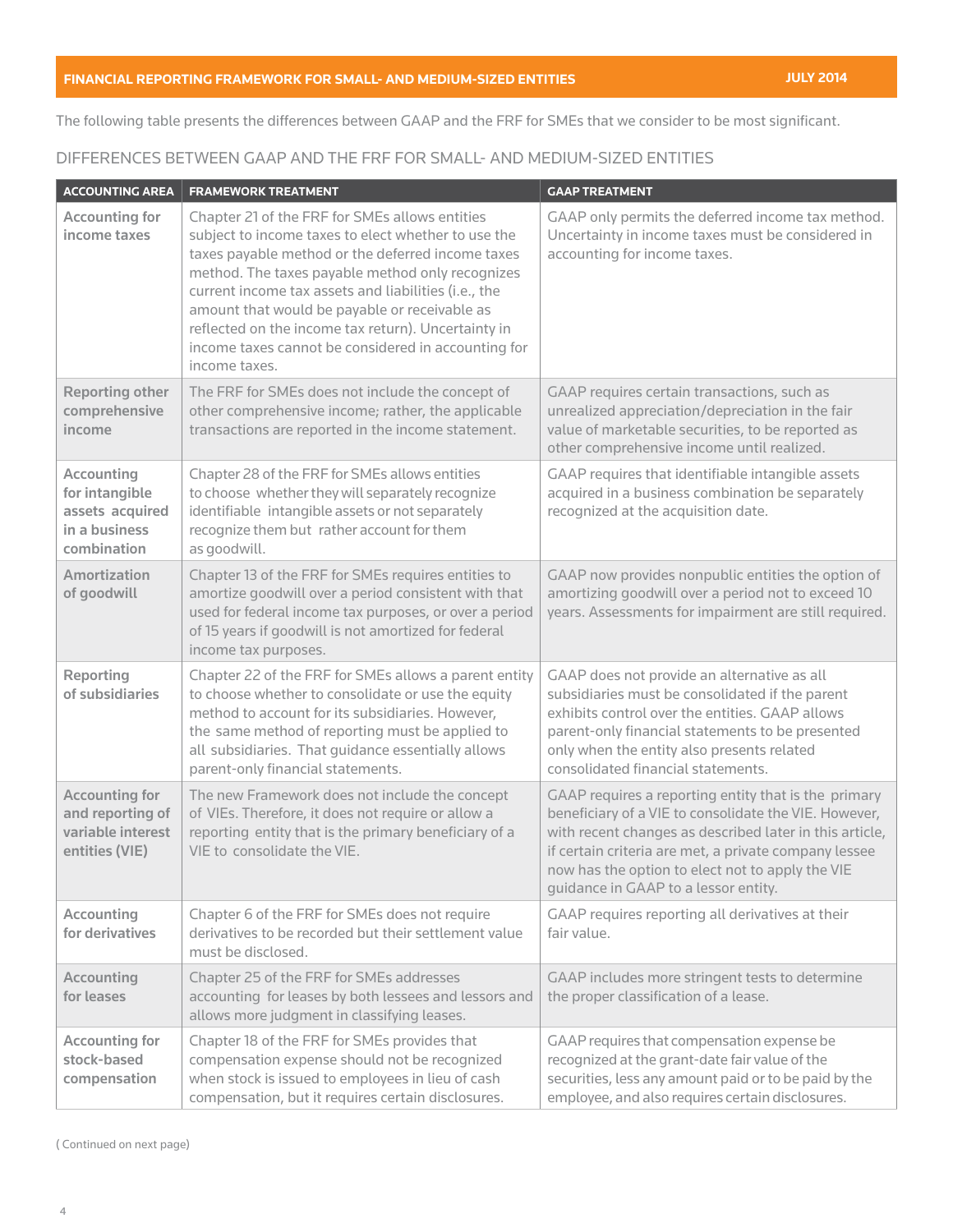### **FINANCIAL REPORTING FRAMEWORK FOR SMALL- AND MEDIUM-SIZED ENTITIES JULY 2014**

### DIFFERENCES BETWEEN GAAP AND THE FRF FOR SMALL- AND MEDIUM-SIZED ENTITIES ( Continued from previous page)

| <b>ACCOUNTING AREA</b>                                                                              | <b>FRAMEWORK TREATMENT</b>                                                                                                                                                                                                                                                                                                                                                             | <b>GAAP TREATMENT</b>                                                                                                                                                                                                                                                                                   |
|-----------------------------------------------------------------------------------------------------|----------------------------------------------------------------------------------------------------------------------------------------------------------------------------------------------------------------------------------------------------------------------------------------------------------------------------------------------------------------------------------------|---------------------------------------------------------------------------------------------------------------------------------------------------------------------------------------------------------------------------------------------------------------------------------------------------------|
| <b>Accounting for</b><br>defined benefit<br>plans                                                   | Chapter 20 of the FRF for SMEs allows entities with<br>defined benefit plans to elect whether to use the<br>current contributions payable method or one of the<br>accrued benefit obligation methods. The current<br>contributions payable method only reflects expense<br>for the current year's contribution.                                                                        | GAAP requires the net periodic pension cost,<br>comprised of several different components, to<br>be recognized each year with the overfunded or<br>underfunded status of the plan being recognized on<br>the balance sheet.                                                                             |
| Impairment<br>of assets                                                                             | Chapter 12 of the FRF for SMEs requires a reduction<br>of the carrying amount of inventories for impairment.<br>However, the Framework does not address the need<br>to adjust the carrying amounts of other assets for<br>subsequent impairment. It is therefore not clear<br>whether the need for those adjustments should<br>be considered.                                          | GAAP requires impairment adjustments for loans<br>and accounts receivable, inventories, and intangible<br>and other long-lived assets.                                                                                                                                                                  |
| Recurring<br>adjustments for<br>changes in the<br>value of debt<br>and equity<br><i>investments</i> | Chapter 11 of the FRF for SMEs requires recurring<br>adjustments of the carrying amount of debt and<br>equity investments that management is currently<br>attempting to sell for changes in their market value.<br>Those changes in market value during each period<br>are recognized in net income. If the securities are not<br>held for sale, they are recorded at historical cost. | GAAP requires recurring adjustments of the carrying<br>amount of marketable debt and equity securities for<br>changes in their fair value. Changes in fair value for<br>marketable securities classified as available for sale<br>are reported in other comprehensive income rather<br>than net income. |

**OBSERVATION:** Although one of the items listed above says the entity is a for-profit entity, we believe there may be some nonprofit organizations that could use the Framework. For example, nonprofits that are not impacted by specialized accounting guidance on contributions and net asset classifications may find this to be an appropriate framework. That could include organizations such as country clubs or trade associations.

## KEY DIFFERENCES BETWEEN THE FRAMEWORK AND GAAP\*

Much of the guidance in the FRF for SMEs is very similar to the requirements contained in GAAP. For example, both GAAP and the new Framework state that financial statements normally include a statement of financial position, a statement of operations, a statement of changes in equity, and a statement of cash flows, although the titles of the statements may be slightly different. It is acceptable to present an individual financial statement, but if a statement of financial position and statement of operations are presented, then a statement of cash flows must also be presented. However, a difference is that GAAP also includes a statement of comprehensive income, when applicable, and the new Framework does not include the concept of comprehensive income.

**OBSERVATION:** The Framework notes that judgment is required when selecting the specific financial statement titles and further explains that GAAP titles, such as statement of financial position and statement of operations, are not the only acceptable titles. The guidance in AU-C 800.15 and .A17 indicates that titles of OCBOA financial statements should differ from those for similar statements prepared in accordance with GAAP so that there is no implication that

the statements are presented in conformity with GAAP. Accordingly, we believe that financial statements prepared under the new Framework should not use GAAP titles to avoid confusing users of the financial statements about the basis on which they are prepared.

\*Refer to the table above and on the previous page to see the differences between GAAP and the FRF for SMEs that we consider to be most significant.

**OBSERVATION:** Only one or two of the differences noted in the table may provide the necessary incentive for an entity to choose to adopt the FRF for SMEs rather than GAAP. For example, many executives and financial statement users (and possibly some practitioners) struggle to understand and apply the GAAP guidance related to other comprehensive income and deferred income taxes. One practitioner

stated that "providing a simpler alternative than reporting changes in the fair value of held-for-sale marketable securities in other comprehensive income would be enough incentive for an entity to convert from GAAP to the FRF for SMEs." As a result, the less complex options in the FRF for SMEs for some accounting areas may compel



small- and medium-sized entities to adopt this new reporting framework. The reasons for changing frameworks may vary among entities depending on their businesses and financial statement users.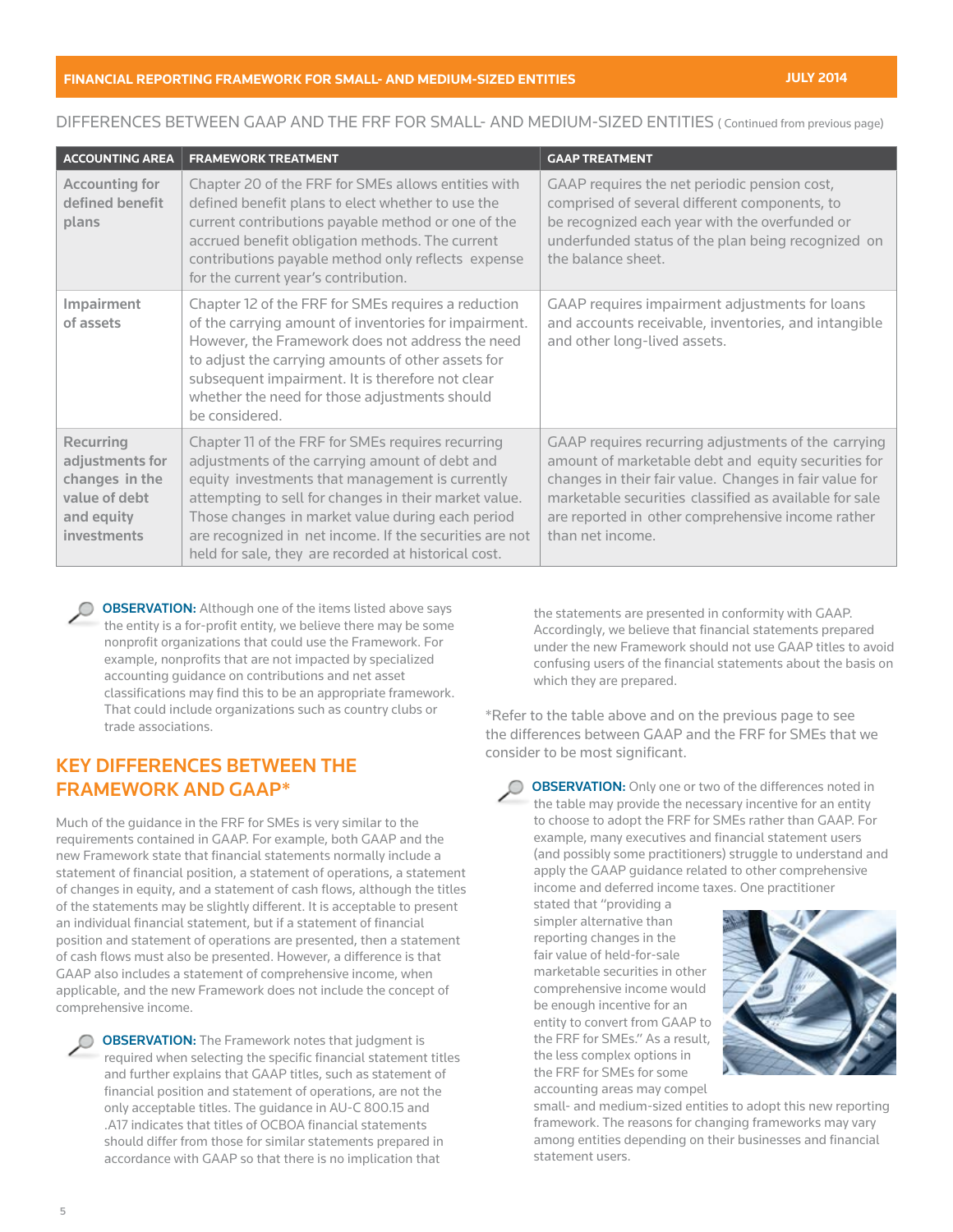### CHANGES IN GAAP SINCE THE FRAMEWORK WAS ISSUED

First, it is important to understand that the FRF for SMEs is another alternative when GAAP is not required, but it is not GAAP and it does not modify existing GAAP. The FASB is the only entity that can issue or modify GAAP.

The FASB, through input from the PCC, has made several recent changes to GAAP to provide exceptions or modifications to existing GAAP to address the needs of private company financial statement users. Those changes include the following new Accounting Standard Updates (ASUs):

- ASU 2014-02, *Accounting for Goodwill*, provides an accounting alternative for goodwill by allowing nonpublic entities to elect to amortize goodwill using straight-line amortization over 10 years (or less than 10 years if the entity determines that a shorter period is more appropriate). That accounting alternative, if elected, should be applied prospectively to goodwill existing as of the beginning of the period of adoption and new goodwill recognized in annual periods beginning after December 15, 2014. However, early application is permitted, including application to any period for which the entity's annual or interim financial statements have not yet been made available for issuance.
- ASU 2014-03, *Accounting for Certain Receive-Variable, Pay-Fixed Interest Rate Swaps—Simplified Hedge Accounting Approach*, provides a simplified hedge accounting approach for private companies that enter into certain plain vanilla interest rate swaps solely to convert variable-rate debt to a fixed rate. The ASU allows those swaps to be measured at settlement value rather than fair value, and the hedge documentation can be completed up to the date that the first annual financial statements are available to be issued. While the swap still has to be recognized in the financial statements, determining the settlement value of the swap should be easier than determining its fair value. The ASU is effective for annual periods beginning after December 15, 2014, with early adoption permitted.
- ASU 2014-07, *Applying Variable Interest Entities Guidance to Common Control Leasing Arrangements*, provides an option for a private company lessee to elect to not apply the VIE guidance in GAAP to a lessor entity if certain criteria are met. In that case, the reporting entity would not have to consolidate the lessor entity. That alternative is effective for annual periods beginning after December 15, 2014, with early adoption permitted.

Each of those new ASUs has addressed an accounting and financial reporting topic within GAAP that had often frustrated small- and medium-sized private entities. In addition, the PCC is currently working on another project that would simplify the accounting for identifiable intangible assets acquired in a business combination. Finally, the PCC is reaching out to its constituents and asking them to identify other areas that the PCC should address.



**OBSERVATION:** As further modifications are made to existing GAAP to address the needs and frustrations of many private companies, the need for and benefits of converting to the Framework may be lessened.

# NEXT STEPS

Small- and medium-sized entities can choose to adopt the Framework at any time. Here are some questions to consider when deciding whether the Framework is appropriate for use in specific situations:

- Is the entity owner managed so that those who own a controlling interest in the entity are also the managers who run the entity and are more familiar with its operating issues?
- Do loan covenants or other agreements currently allow for financial statements prepared on a basis of accounting other than GAAP or can they be amended to allow that alternative?
- Would the additional cost of compliance with GAAP be significant?
- Are the financial statements currently prepared on an OCBOA (such as the tax basis) and would the Framework better meet the needs of the users?
- Do the external users have direct access to management?
- Does the entity operate in an industry without significant specialized accounting requirements?

If you conclude that use of the Framework is appropriate, ensure that the financial statements are clearly distinguishable from GAAP financial statements, and significant differences from GAAP are disclosed. To reiterate:

- We believe that financial statements prepared under the Framework should not use GAAP titles to avoid confusing users of the financial statements about the basis on which they are prepared.
- The Framework requires the notes to the financial statements to prominently state the basis of accounting used to prepare the financial statements. In addition, as required by the compilation, review, and auditing literature, practitioners who are reporting on financial statements prepared under the Framework should ensure that those statements adequately disclose the differences from GAAP.

## AVAILABLE RESOURCES

The Tax & Accounting business of Thomson Reuters has recently released a new product titled *[PPC's Guide to the Financial Reporting](http://store.tax.thomsonreuters.com/accounting/Audit-and-Accounting/PPCs-Guide-to-the-Financial-Reporting-Framework-for-Small--and-Medium-sized-Entities/p/100262976?utm_source=SpecialReport&utm_medium=PDF&utm_campaign=AA_SR.FRF&cm_mmc=SpecialReport-_-PDF-_-X-_-AA_SR.FRF)  [Framework for Small- and Medium-Sized Entities](http://store.tax.thomsonreuters.com/accounting/Audit-and-Accounting/PPCs-Guide-to-the-Financial-Reporting-Framework-for-Small--and-Medium-sized-Entities/p/100262976?utm_source=SpecialReport&utm_medium=PDF&utm_campaign=AA_SR.FRF&cm_mmc=SpecialReport-_-PDF-_-X-_-AA_SR.FRF)*. That *Guide* provides you the information you need to consider before discussing the new Framework with clients, potential clients, and financial statement users. It provides details of differences between GAAP and the Framework, including both accounting and disclosures; illustrates and explains the conversion of two entities' GAAP-basis financial statements to the FRF for SMEs; presents sample reports for an audit, review, and compilation engagement; provides a disclosure checklist tailored for the Framework so you can ensure all appropriate disclosures are included in the financial statements; and includes a PowerPoint presentation to use with clients and third-party users to explain the Framework. The Framework is also available on Checkpoint and customers that purchase both can utilize the links between the Guide and the Framework for further research.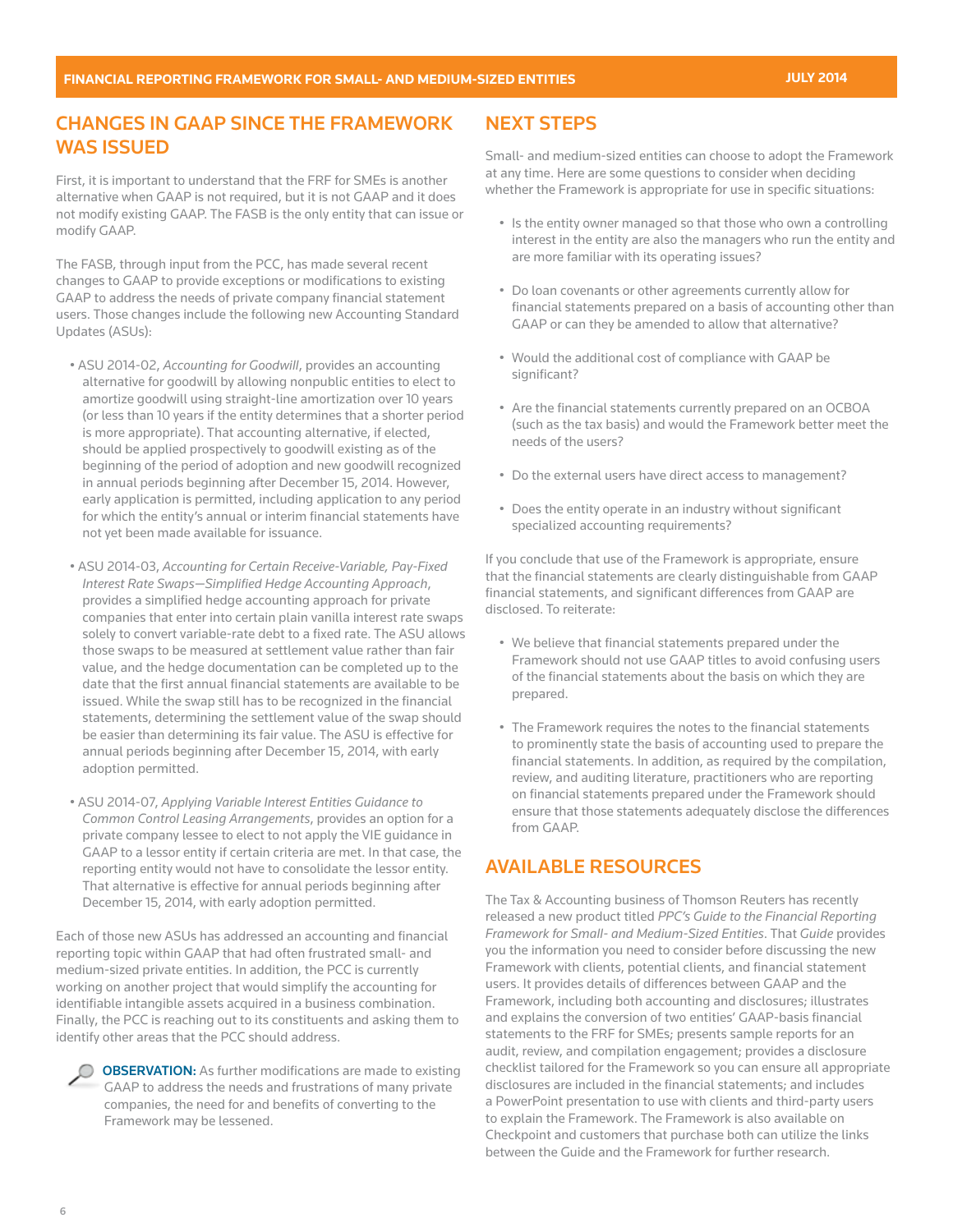## FINANCIAL REPORTING GUIDANCE AND TRAINING

We're happy to provide comprehensive tools and learning opportunities to help you navigate the complex maze of new regulations and processes.

#### [PPC'S GUIDE TO CASH, TAX, AND OTHER BASES](http://store.tax.thomsonreuters.com/accounting/Audit-and-Accounting/PPCs-Guide-to-Cash-Tax-and-Other-Bases-of-Accounting/p/100200150?utm_source=SpecialReport&utm_medium=PDF&utm_campaign=AA_SR.FRF&cm_mmc=SpecialReport-_-PDF-_-X-_-AA_SR.FRF)  [OF ACCOUNTING](http://store.tax.thomsonreuters.com/accounting/Audit-and-Accounting/PPCs-Guide-to-Cash-Tax-and-Other-Bases-of-Accounting/p/100200150?utm_source=SpecialReport&utm_medium=PDF&utm_campaign=AA_SR.FRF&cm_mmc=SpecialReport-_-PDF-_-X-_-AA_SR.FRF)

This *Guide* answers your questions and gives you clear directions for maneuvering through the uncertainties of preparing and reporting on OCBOA financial statements. It comes with cash basis and tax basis disclosure checklists and more than 100 examples of financial statements, note disclosures, and tailored practice aids. Prepare financial presentations on another comprehensive basis of accounting and be certain you are complying with applicable standards and quality control requirements.

#### [PPC'S GUIDE TO PREPARING FINANCIAL STATEMENTS](http://store.tax.thomsonreuters.com/accounting/Audit-and-Accounting/PPCs-Guide-to-Preparing-Financial-Statements/p/100200154?utm_source=SpecialReport&utm_medium=PDF&utm_campaign=AA_SR.FRF&cm_mmc=SpecialReport-_-PDF-_-X-_-AA_SR.FRF)

This *Guide* gives you everything you need to quickly and efficiently create financial statements and notes that conform to generally accepted accounting principles or another comprehensive basis of accounting. In addition:

- The disclosure checklists are current and take you step-by-step through disclosure issues and questions
- The text guides you through complex reporting and disclosure areas, such as fair value measurements, uncertain income tax positions, and GAAP vs. OCBOA matters, and issues unique to retail, real estate, automobile dealerships, and other industries
- The Trends volume includes at least 40 real-life examples of financial statements and notes of many types and sizes of entities

Visit [tax.thomsonreuters.com/FRF](http://tax.thomsonreuters.com/FRF?utm_source=SpecialReport&utm_medium=PDF&utm_campaign=AA_SR.FRF&cm_mmc=SpecialReport-_-PDF-_-X-_-AA_SR.FRF) or call 800.431.9025 to learn more or place an order.

## [RELATED CPE](http://cl.thomsonreuters.com/CourseFinder/Search?keyword=CLLEAS,JTLEAS,W84T )

#### [UNDERSTANDING THE AICPA'S FINANCIAL REPORTING](http://cl.thomsonreuters.com/CourseFinder/CourseDetails/5638)  [FRAMEWORK FOR SMALL- AND MEDIUM-SIZED ENTITIES](http://cl.thomsonreuters.com/CourseFinder/CourseDetails/5638)

Webinar | 2 CPE | \$89 or *FREE with Premier or Premier Plus\** August 16 (10:00 AM-12:00 PM CST)

This webinar focuses on understanding the AICPA's recently released *Financial Reporting Framework for Small- and Medium-Sized Entities*, highlighting key differences between this new Framework, U.S. GAAP and other special-purpose Frameworks. Topics include developments in the area of private company accounting by the Private Company Council and special issues and common pitfalls in using specialpurpose Frameworks.

[\\* Find out more about Premier and Premier Plus CPE Packages](http://cl.thomsonreuters.com/Bundle/Index)

[CHECKPOINT LEARNING](http://cl.thomsonreuters.com) [cl.thomsonreuters.com](http://cl.thomsonreuters.com) [800.231.1860](http://cl.thomsonreuters.com)

#### [PPC'S SMART PRACTICE AIDS® – COMPILATION AND REVIEW](http://store.tax.thomsonreuters.com/accounting/Audit-and-Accounting/PPCs-SMART-Practice-Aids-Compilation-and-Review/p/100201762?utm_source=SpecialReport&utm_medium=PDF&utm_campaign=AA_SR.FRF&cm_mmc=SpecialReport-_-PDF-_-X-_-AA_SR.FRF)

Increase efficiency using automated, industry tailored checklists and forms for the engagement planning and performance of your compilation and review engagements.

- Interim and annual compilation, compilation for management use only, review
- Specialized industries commercial, construction, nonprofit, and more
- Rollforward to next year
- Multi-user capability
- Diagnostics identifying errors or inconsistencies
- Link to content specific guidance on Checkpoint
- Integration with SMART Disclosure

#### [PPC'S SMART PRACTICE AIDS – AUDIT ESSENTIAL](https://tax.thomsonreuters.com/auditessential?utm_source=SpecialReport&utm_medium=PDF&utm_campaign=AA_SR.FRF&cm_mmc=SpecialReport-_-PDF-_-X-_-AA_SR.FRF)

An easy to use workflow tool providing the basic features necessary to plan and complete any audit engagement.

- Document audit planning, assess risk, and tailor and complete audit programs
- Use pre-defined engagements for small, non-complex entities (SMART Start) or create your own custom engagement
- Accumulate identified audit risks and relate them to relevant assertions
- SMART generation creates custom audit programs based on your risk assessments
- Roll forward the client engagement to the next period with changes flagged
- Diagnostics identifying errors or inconsistencies
- Link to content specific guidance on Checkpoint
- Integration with SMART Disclosure

### CLIENT NEWSLETTER

### ACCOUNTING & AUDIT MONTHLY – CPA FIRM CLIENT NEWSLETTER

This content marketing solution from our BizActions | PDI Global product lines gives you an easy, cost-effective way to build brand awareness, show thought leadership and educate clients and prospects about A&A developments that may impact their financial reporting and corporate governance processes. [Click here to view a sample of this email newsletter.](http://pdiglobal.com/content-publications/newsletter-programs/accounting-consulting-firms/industry-specific-niches/accounting-audit-monthly/) 

For pricing and more information, call 866-240-8477 or [contact us online.](http://pdiglobal.com/content-publications/newsletter-programs/accounting-consulting-firms/industry-specific-niches/accounting-audit-monthly/)